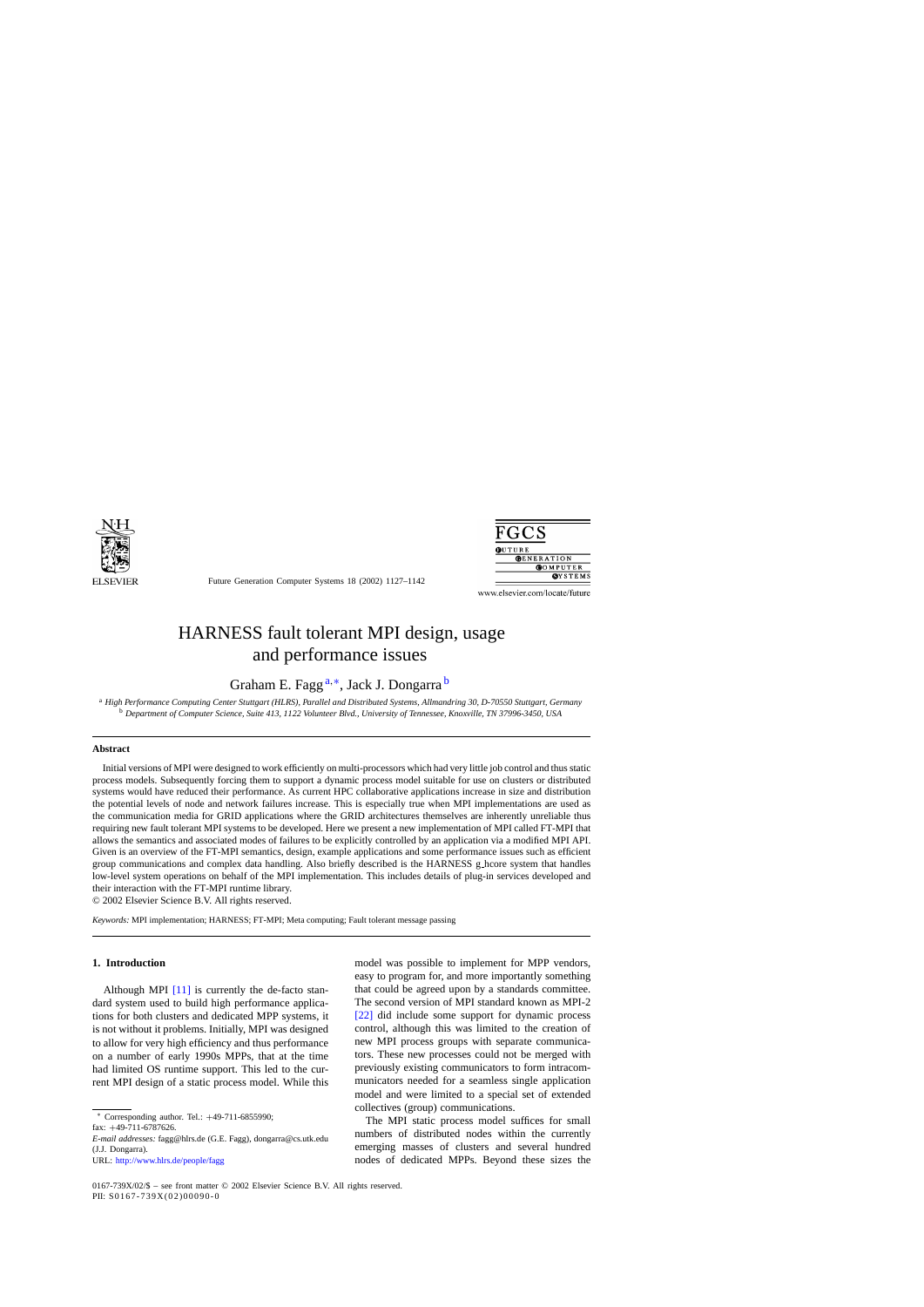mean time between failure (MTBF) of CPU nodes starts becoming a factor. As attempts to build the next generation Peta-flop systems advance, this situation will only become more adverse as individual node reliability becomes out weighted by orders of magnitude increase in node numbers and hence node failures. Current GRID [\[30\]](#page-14-0) technologies such as GLOBUS [\[27\]](#page-14-0) also provide for middleware services such as naming, resource discovery, and book keeping that is robust and handle expected failures gracefully. Unfortunately, the defacto MPI message passing library for Globus, MPICH-G [\[28\]](#page-14-0) is not expected to handle loss of MPI processes or partitioning of networks gracefully and failures still lead to pathological failure of applications unless special precautions are taken such application check-pointed discussed further in the next section.

The aim of FT-MPI is to build a fault tolerant MPI implementation that can survive failures, while offering the application developer a range of recovery options other than just returning to some previous check-pointed state. FT-MPI is built on the HAR-NESS [\[1\]](#page-13-0) meta-computing system, and is meant to be used as the HARNESS default application level message passing interface. Its design allows it to easily ported to other GRID environments by porting of its modular services that are implemented in the form of short-lived daemons.

# **2. Check-point and roll back versus replication techniques**

The first method attempted to make MPI applications fault tolerant was through the use of check-pointing and roll back. Co-Check MPI [\[2\]](#page-14-0) from the Technical University of Munich being the first MPI implementation built that used the Condor library for check-pointing an entire MPI application. In this implementation, all processes would flush their messages queues to avoid in flight messages getting lost, and then they would all synchronously check-point. At some later stage if either an error occurred or a task was forced to migrate to assist load balancing, the entire MPI application would be rolled back to the last complete check-point and be restarted. This systems main drawback being the need for the entire application having to check-point synchronously, which depending on the application and its size could become expensive in terms of time (with potential scaling problems). A secondary consideration was that they had to implement a new version of MPI known as tuMPI as updating MPICH was considered too difficult.

Another system that also uses check-pointing but at a much lower level is StarFish MPI [\[3\].](#page-14-0) Unlike Co-Check MPI which relies on Condor, Starfish MPI uses its own distributed system to provide built in check-pointing. The main difference with Co-Check MPI is how it handles communication and state changes which are managed by StarFish using strict atomic group communication protocols built upon the Ensemble system  $[4]$ , and thus avoids the message flush protocol of Co-Check. Being a more recent project StarFish supports faster networking interfaces than tuMPI.

The project closest to FT-MPI known to the author is the Implicit Fault Tolerance MPI project MPI-FT [\[15\]](#page-14-0) by Paraskevas Evripidou of Cyprus University. This project supports several master–slave models where all communicators are built from grids that contain 'spare' processes. These spare processes are utilized when there is a failure. To avoid loss of message data between the master and slaves, all messages are copied to an observer process, which can reproduce lost messages in the event of any failures. This system appears only to support SPMD style computation and has a high overhead for every message and considerable memory needs for the observer process for long running applications. This system is not a full check-point system in that it assumes any data (or state) can be rebuilt using just the knowledge of any passed messages, which might not be the case for non-deterministic unstable solvers.

FT-MPI has much lower overheads compared to the above check-pointing systems, and thus much higher potential performance. These benefits do, however, have consequences. An application using FT-MPI has to be designed to take advantage of its fault tolerant features as shown in the next section, although this extra work can be trivial depending on the structure of the application. If an application needs a high level of fault tolerance where node loss would equal data loss then the application has to be designed to perform some level of user directed check-pointing. FT-MPI does allow for atomic communications much like Starfish, but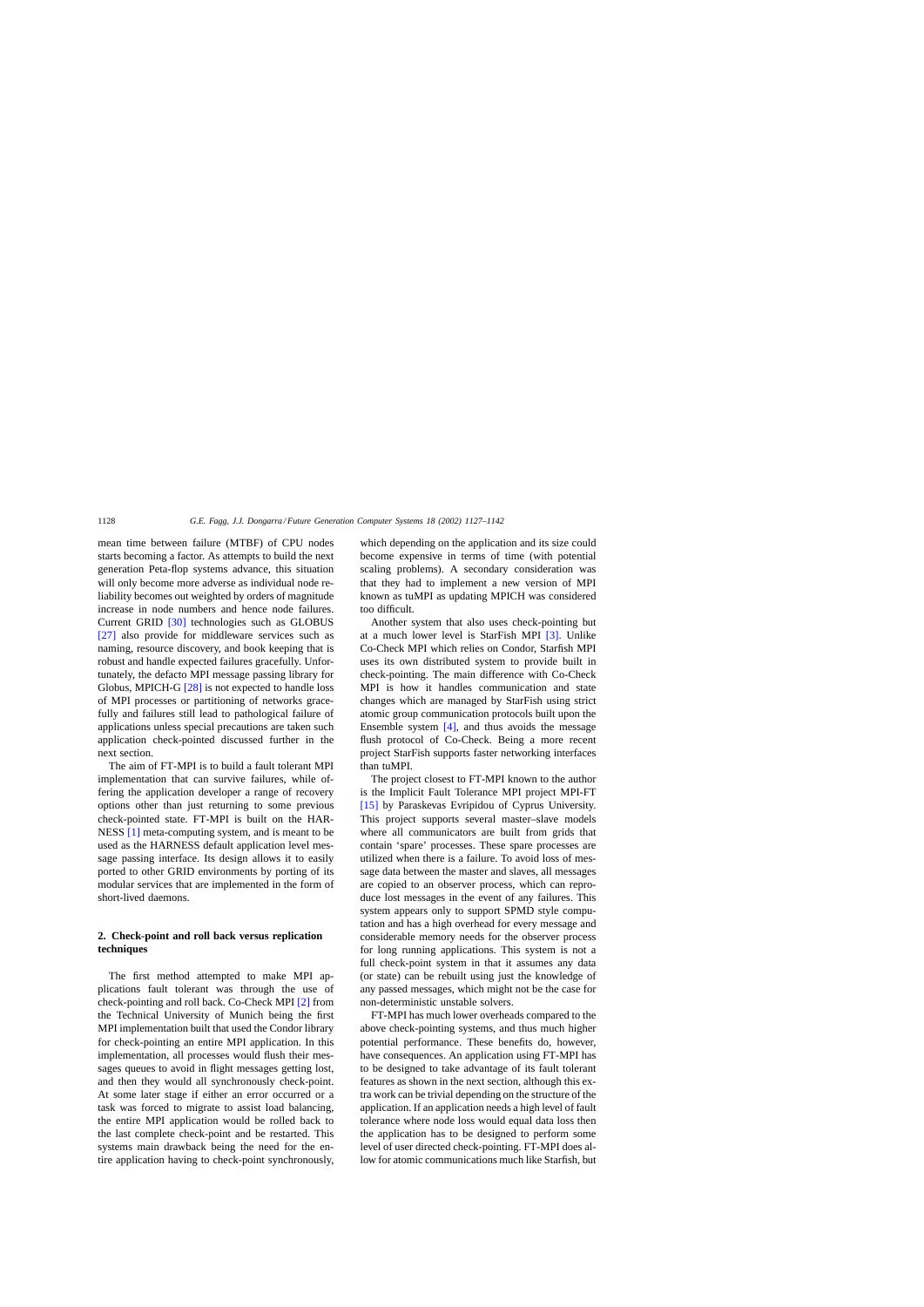unlike Starfish, the level of correctness can be varied on for individual communicators. This provides users the ability to fine tune for coherency or performance as system and application conditions dictate.

Currently, GRID application efforts such as GrADS [\[25\]](#page-14-0) primarily focus on gaining high performance from GRIDs rather than handling failures, although current efforts at the University of Tennessee [\[26\]](#page-14-0) involve check-pointing distributed applications to improve fault tolerance. Unlike the above check-pointing systems that rely on local disks for check-pointed data storage, the current GRADS effort is experimenting with replicated distributed storage built on top of the IBP [\[29\]](#page-14-0) system to improve both availability and performance. This avoids the potential for an unreliable GRID to also make the check-point unavailable and thus thwart any application restarts after a likely failure has occurred.

## **3. FT-MPI semantics**

Current semantics of MPI indicate that a failure of an MPI process or communication causes all communicators associated with them to become *invalid*. As the standard provides no method to reinstate them (and it is unclear if we can even *free* them), we are left with the problem that this causes MPI\_COMM\_WORLD itself to become invalid and thus the entire MPI application will grid to a halt.

FT-MPI extends the MPI communicator states from {valid, invalid} to a range {FT OK, FT DETECTED, FT RECOVER, FT RECOVERED, FT FAILED}. In essence this becomes {OK, PROBLEM, FAILED}, with the other states mainly of interest to the internal fault recovery algorithm of FT MPI. Processes also have typical states of {OK, FAILED} which FT-MPI replaces with {OK, Unavailable, Joining, Failed}. The *Unavailable* state includes unknown, unreachable or "we have not voted to remove it yet" states.

A communicator changes its state when either an MPI process changes its state, or a communication within that communicator fails for some reason. Some details of failure detection is given in [Section 4.4.](#page-9-0)

The typical MPI semantics is from OK to Failed which then causes an application abort. By allowing the communicator to be in an intermediate state we allow the application the ability to decide how to alter the communicator and its state as well as how communication within the intermediate state behaves.

# *3.1. Failure modes*

On detecting a failure within a communicator, that communicator is marked as having a probable error. Immediately as this occurs the underlying system sends a state update to all other processes involved in that communicator. If the error was a communication error, not all communicators are forced to be updated, if it was a process exit then all communicators that include this process are changed. Note, this might not be all current communicators as we support MPI-2 dynamic tasks and thus multiple MPI COMM WORLDs.

How the system behaves depends on the communicator failure mode chosen by the application. The mode has two parts, one for the communication behavior and one for the how the communicator reforms if at all.

#### *3.2. Communicator and communication handling*

Once a communicator has an error state it can only recover by rebuilding it, using a modified version of one of the MPI communicator build functions such as MPI\_Comm\_{create, split or dup}. Under these functions the new communicator will follow the following semantics depending on its failure mode:

- *SHRINK*. The communicator is reduced so that the data structure is contiguous. The ranks of the processes are *changed*, forcing the application to recall MPLCOMM\_RANK.
- *BLANK*. This is the same as SHRINK, except that the communicator can now contain gaps to be filled in later. Communicating with a gap will cause an invalid rank error. Note also that calling MPI COMM SIZE will return the extent of the communicator, not the number of valid processes within it.
- *REBUILD*. Most complex mode that forces the creation of new processes to fill any gaps until the size is the same as the extent. The new processes can either be placed in to the empty ranks, or the communicator can be shrank and the remaining processes filled at the end. This is used for applications that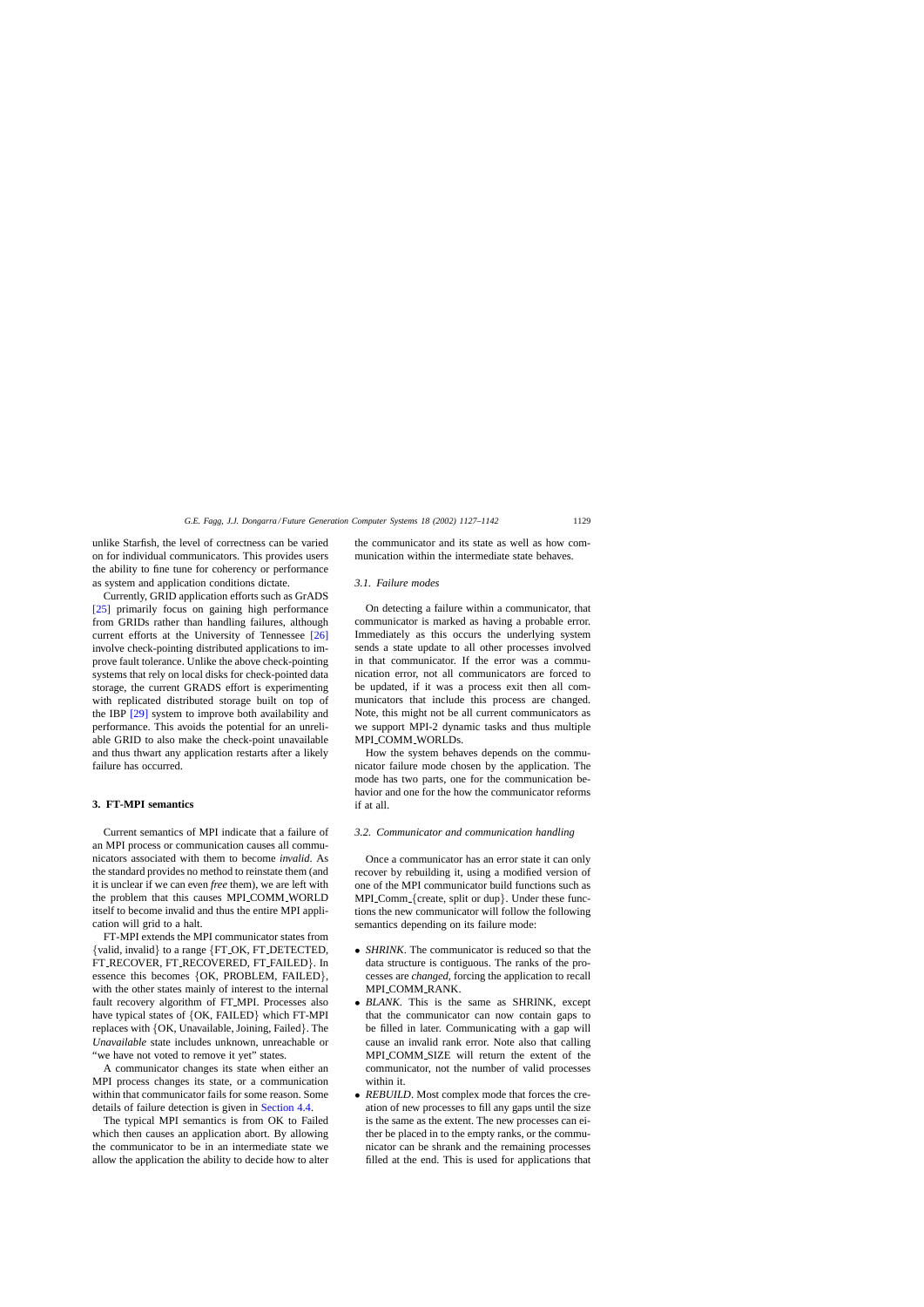```
rc = MPI Send (----, com);If (rc=MPI ERR OTHER) {
      MPI_Comm_dup (com, newcom);
                                         /* collective recovery occurs here! */
      MPI Comm free (com);
      com = newcom:
/* continue.. */
```
Scheme 1. Simple FT-MPI send usage.

require a certain size to execute as in power of two FFT solvers.

• *ABORT*. Is a mode which affects the application immediately an error is detected and forces a graceful abort. The user is unable to trap this. If the application needs to avoid this they must set all communicators to one of the above communicator modes.

Communications within the communicator are controlled by a message mode for the communicator which can be either of:

- *NOP*. No operations on error, i.e. no user level message operations are allowed and all simply return an error code. This is used to allow an application to return from any point in the code to a state where it can take appropriate action as soon as possible.
- *CONT*. All communication that is NOT to the affected/failed node can continue as normal. Attempts to communicate with a failed node will return errors until the communicator state is reset.

The user discovers any errors from the return code of any MPI call, with a new fault indicated by MPI\_ERR\_OTHER. Details as to the nature and specifics of an error is available though the cached attributes interface in MPI.

#### *3.3. Point to point versus collective correctness*

Although collective operations pertain to point to point operations in most cases, extra care has been taken in implementing the collective operations so that if an error occurs during an operation, the result of the operation will still be the same as if there had been no error, or else the operation is aborted.

Broadcast, gather and all gather demonstrate this perfectly. In broadcast even if there is a failure of a receiving node, the receiving nodes still receive the same data, i.e. the same end result for the surviving

nodes. Gather and all-gather are different in that the result depends on if the problematic nodes sent data to the gatherer/root or not. In the case of gather, the root might or might not have gaps in the result. For the all2all operation, which typically uses a ring algorithm it is possible that some nodes may have complete information and others incomplete. Thus for operations that require multiple node input as in gather/reduce type operations any failure causes all nodes to return an error code, rather than possibly invalid data. Currently, an addition flag controls how strict the above rule is enforced by utilizing an extra barrier call at the end of the collective call if required.

# *3.4. FT-MPI usage*

Typical usage of FT-MPI would be in the form of an error check and then some corrective action such as a communicator rebuild. A typical code fragment is shown below in Scheme 1, where on an error the communicator is simply rebuilt and reused.

Some types of computation such as SPMD master– worker codes only need the error checking in the master code if the user is willing to accept the master as the only point of failure. [Scheme 2](#page-4-0) below shows how complex a master code can become. In this example the communicator mode is BLANK and communications mode is CONT. The master keeps track of work allocated, and on an error just reallocates the work to any 'free' surviving processes. Note, the code has to check to see if there are any surviving worker processes left after each death is detected.

#### **4. FT MPI Implementation details**

FT-MPI is a partial MPI-2 implementation. It currently contains support for both C and Fortran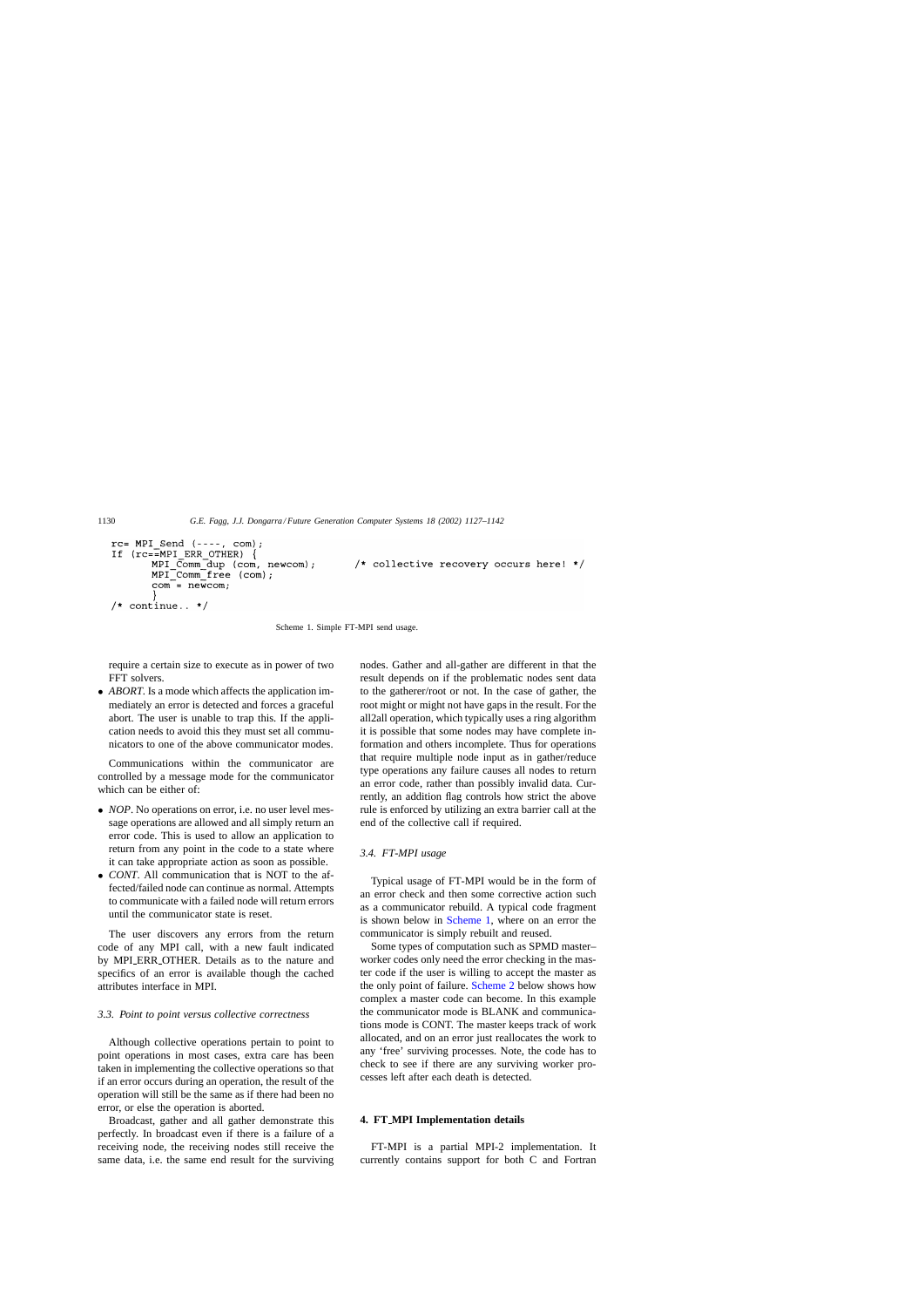```
rc = MPI Bcast (initial work...);
if (rc==MPI ERR OTHER) reclaim lost_work(...);<br>while ( ! all_work_done) {
  if (work allocated) {
    rc = M\overline{P}I Recv ( but, ans size, result dt,
                                            MPI<sup>-</sup>ANY TAG, comm, &status);
                       MPI ANY SOURCE,
    if (rc == MPI SUCCESS) {
                              handle work (buf);
                              free worker (status.MPI SOURCE);
                              all work done--;
    elsereclaim_lost_work(status.MPI_SOURCE);
           if (no_surviving_workers) { \pi ! do something ! */ }
          \mathcal{E}\} /* work allocated */
/* Get a new worker as we must have received a result or a death */
  rank=get_free_worker_and_allocate_work();
  if (rank): (rank) {<br>rc = MPI_Send (… rank… );
    if (rc==MPI OTHER ERR) reclaim lost work (rank);
    if (no_surviving_workers) { /* do something ! */ }
  \} /* if Free worker */
\frac{1}{2} /* while work to do */
```
Scheme 2. FT-MPI master–worker code.

interfaces, all the MPI-1 function calls required to run both the PSTSWM [\[6\]](#page-14-0) and BLAS [\[21\]](#page-14-0) applications. BLAS is supported so that SCALAPACK [\[20\]](#page-14-0) applications can be tested. Currently, only some of the dynamic process control functions from MPI-2 are supported.

The current implementation is built as a number of layers as shown in Fig. 1. Operating system support is provided by either PVM or the C HARNESS *G HCORE*. Although point to point communication is provided by a modified SNIPE Lite communication library taken from the SNIPE project [\[4\].](#page-14-0)



Fig. 1. Overall structure of the FT-MPI implementation.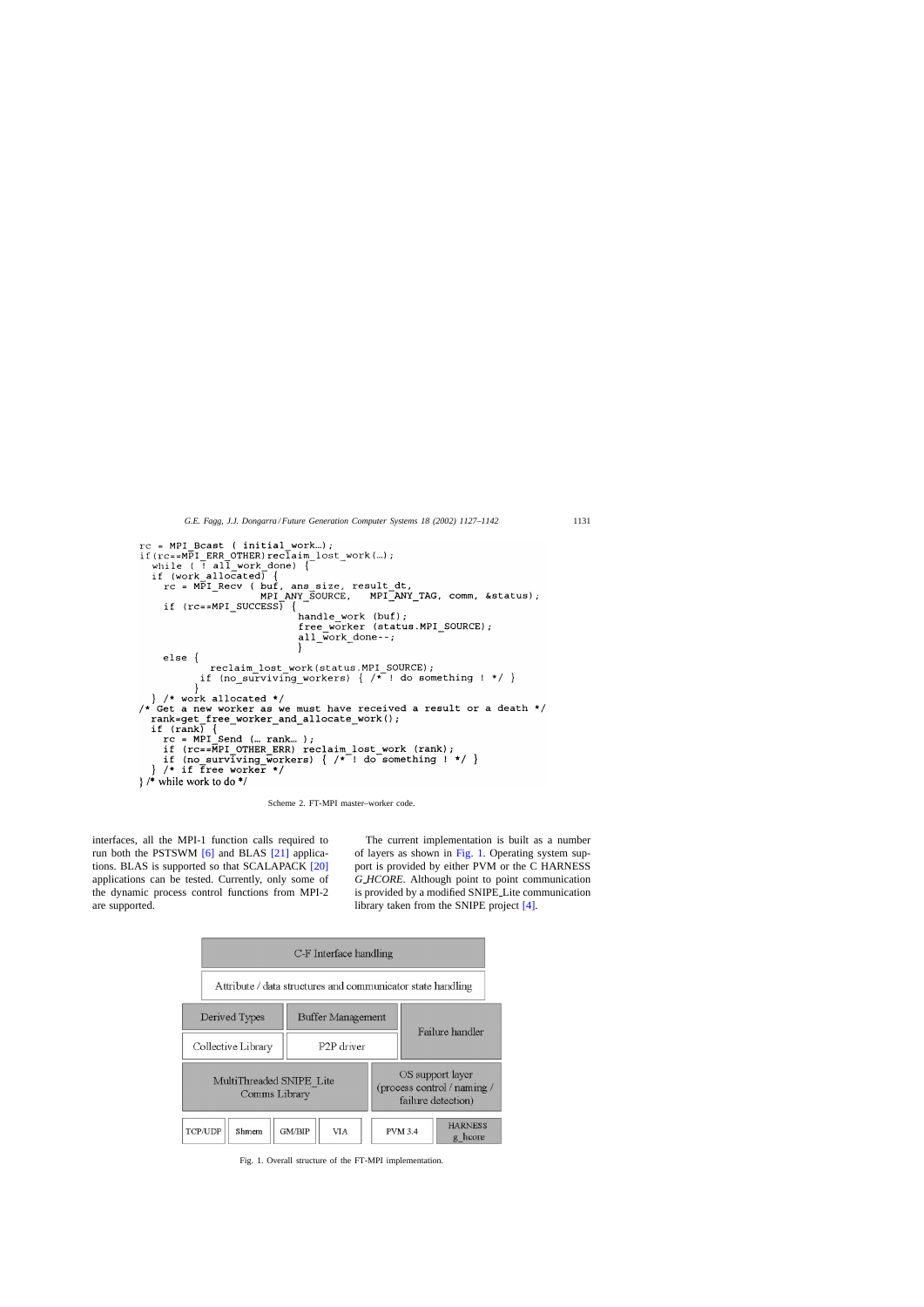A number of components have been extensively optimized, these include:

- Derived data types and message buffers.
- Collective communications.
- Point to point communication using multi-threading.

## *4.1. Derived Data Type handling*

MPI-1 introduced extensive facilities for user Derived Data Type (DDT) [\[11\]](#page-14-0) handling that allows for in effect strongly typed message passing. The handling of these possibly non-contiguous data types is very important in real applications, and is often a neglected area of communication library design [\[17\].](#page-14-0) Most communications libraries are designed for low latency and/or high bandwidth with contiguous blocks of data [\[14\].](#page-14-0) Although this means that they must avoid unnecessary memory copies, the efficient handling of recursive data structures is often left to simple iterations of a loop that packs a send/receive buffer.

#### *4.1.1. FT-MPI DDT handling*

Having gained experience with handling DDTs within a heterogeneous system from the PVMPI/ MPI Connect library  $[18]$  the authors of FT-MPI redesigned the handling of DDTs so that they would not just handle the recursive data types flexibly but also take advantage of internal buffer management structure to gain better performance. In a typical system the DDT would be collected/gathered into a single buffer and then passed to the communications library, which may have to encode the data using XDR, e.g., and then segment the message into packets for transmission. These steps involving multiple memory copies across program modules (reducing cache effectiveness) and possibly precluding overlapping (concurrency) of operations.

The DDT system used by FT-MPI was designed to reduce memory copies while allowing for overlapping in the three stages of data handling:

- *Gather/scatter*. Data is collected into or from recursively structured non-contiguous memory.
- *Encoding/decoding*. Data passed between heterogeneous machine architectures than use different floating point representations need to be converted so that the data maintains the original meaning.

• *Send/receive packetizing*. All of the send or receive cannot be completed in a single attempt and the data has to be sent in blocks. This is usually due to buffering constraints in the communications library/OS or even hardware flow control.

## *4.1.2. DDT methods and algorithms*

Under FT-MPI data can be gathered/scattered by compressing the data type representation into a compacted format that can be efficiently transversed (not to be confused with compressing data discussed below). The algorithm used to compact data type representation would break down any recursive data type into an optimized maximum length new representation. FT-MPI checks for this optimization when the users application commits the data type using the MPI\_Type\_commit API call. This allows FT-MPI to optimize the data type representation before any communication is attempted that uses them.

When the DDT is being processed the actual user data itself can also be compacted into/from a contiguous buffer. Several options for this type of buffering are allowed that include:

- *Zero padding*. Compacting into the smallest buffer space.
- *Minimal padding*. Compacting into smallest space but maintaining correct word alignment.
- *Re-ordering pack*. Re-arranging the data so that all the integers are packed first, followed by floats, etc., i.e. type by type.

The minimal and no padded methods are used when moving the data type within a homogeneous set of machines that require no numeric representation encoding or decoding. The zero padding method benefits slower networks, and alignment padded can in some cases assist memory copy operations, although its real benefit is when used with re-ordering.

The re-ordered compacting method shown in [Fig. 2](#page-6-0) for a data type that consists of characters (*C*) and integers (*I*). This type of compacting is designed to be used when some additional form encoding/decoding takes place. In particular, moving the re-ordered data type by type through fixed XDR/Swap buffers improves its performance considerably. Two types of DDT encoding are supported, the first is the slower generic SUN XDR format and the second is simple byte swapping to convert between little and big endian numbers.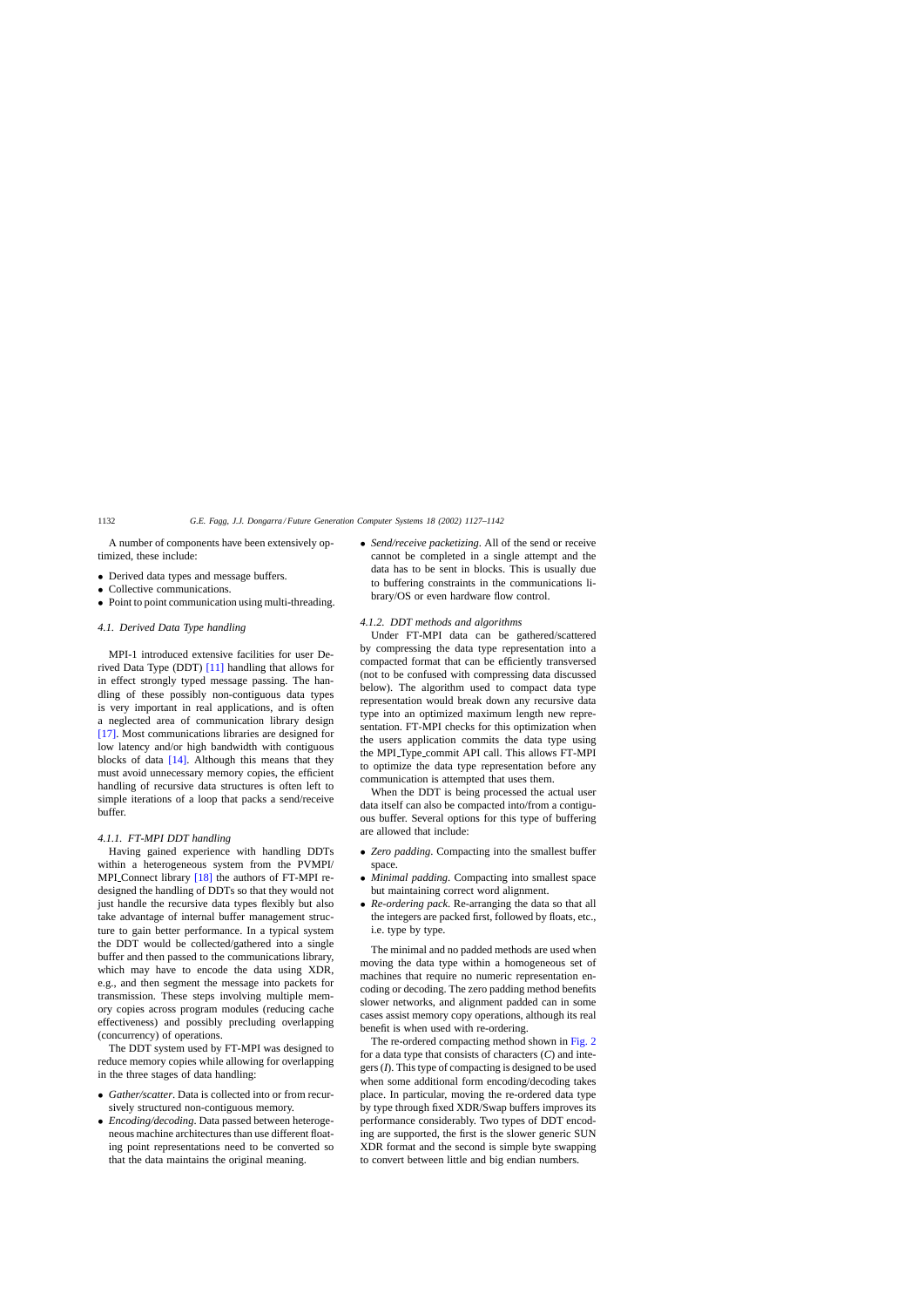<span id="page-6-0"></span>

Fig. 2. Compacting storage of re-ordered DDT. Without padding and with correct alignment.

#### *4.1.3. FT-MPI DDT performance*

Tests comparing the DDT code to MPICH (1.3.1) on a 93 element DDT taken from a fluid dynamic code were performed between Sun SPARC Solaris and Red Hat (6.1) Linux machines as shown in Table 1. The tests were on small and medium arrays of this data type. All the tests were performed using MPICH MPI\_Send and MPI\_Recv operations, so that the point to point communications speeds were not a factor, and only the handling of the data types was compared.

The tests show that the compacted data type handling gives from 10 to 19% improvement for small messages and 78–81% for larger arrays on same numeric representation machines. The benefits of buffer reuse and re-ordered of data elements leads to considerable improvements on heterogeneous networks as shown in the comparison between the default MPICH operations and the DDT ByteSwap and DDT XDR results. It is important to note that all these tests used MPICH to perform the point to point communication, and thus the overlapping of the data gather/scatter, encoding/decoding and non-blocking communication is not shown here, and is expected to yield even higher performance.

The above tests were performed using the DDT software as a standalone library that can be used to improve any MPI implementation. This software is currently being made into an MPI profiling library so that its use will be completely transparent. Two other efforts closely parallel this section of work on DDTs. PACX [\[19\]](#page-14-0) from HLRS, RUS Stuttgart, requires the heterogeneous data conversion facilities and a project from NEC Europe [\[16\]](#page-14-0) concentrates on efficient data type representation and transmission in homogeneous systems.

Table 1 Performance of the FT-MPI DDT software compared to MPICH

| Type of operation (arch 2 arch)<br>(method) (encoding) | 11956 bytes $B/W$<br>MB/s | Percentage compared<br>to MPICH | $95648$ bytes B/W<br>MB/s | Percentage compared<br>to MPICH |
|--------------------------------------------------------|---------------------------|---------------------------------|---------------------------|---------------------------------|
| Sparc 2 Sparc MPICH                                    | 5.49                      |                                 | 5.47                      |                                 |
| Sparc 2 Sparc FTMPI                                    | 6.54                      | $+19$                           | 9.74                      | $+78$                           |
| Linux 2 Linux MPICH                                    | 7.11                      |                                 | 8.79                      |                                 |
| Linux 2 Linux FTMPI                                    | 7.87                      | $+10$                           | 9.92                      | $+81$                           |
| Sparc 2 Linux MPICH                                    | 0.855                     |                                 | 0.729                     |                                 |
| Sparc 2 Linux FTMPI Byte Swap                          | 5.87                      | $+586$                          | 8.20                      | $+1024$                         |
| Sparc 2 Linux FTMPI XDR                                | 5.31                      | $+621$                          | 6.15                      | $+743$                          |
|                                                        |                           |                                 |                           |                                 |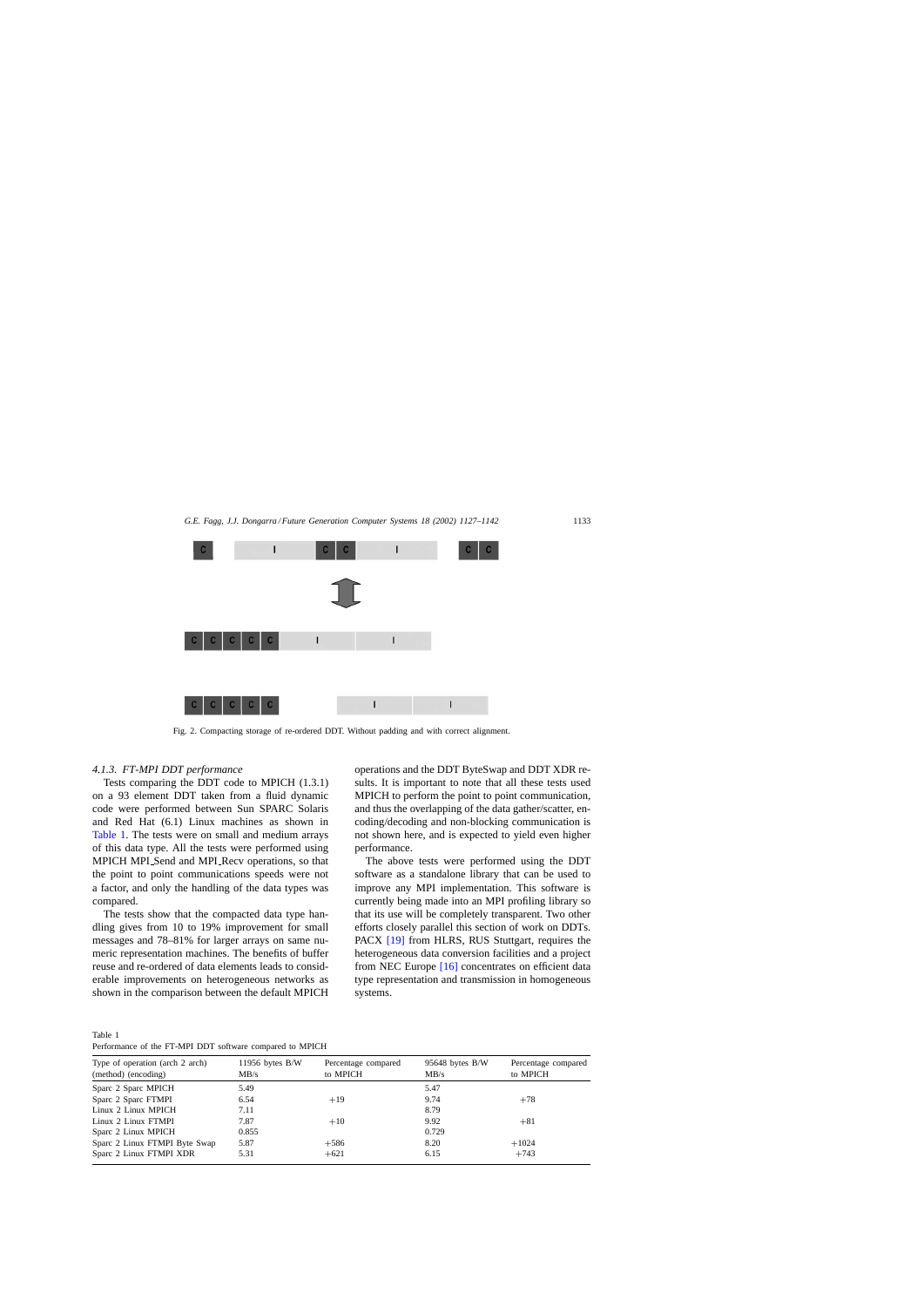#### *4.2. Collective communications*

The performance of the MPIs collective communications is critical to most MPI-based applications [\[6\].](#page-14-0) A general algorithm for a given collective communication operation may not give good performance on all systems due to the differences in architectures, network parameters and the storage capacity of the underlying MPI implementation [\[7\].](#page-14-0) In an attempt to improve over the usual collective library built on point to point communications design as in the log*P* model [\[9\],](#page-14-0) we built a collective communications library that is tuned to its target architecture though the use of a limited set of micro-benchmarks. Once the static system is optimized we then tune the topology dynamically by re-orders the logical addresses to compensate for changing run time variations. Other projects that use a similar approach to optimizing include [\[12,13\].](#page-14-0)

# *4.2.1. Collective communication algorithms and benchmarks*

The micro-benchmarks are conducted for each of the different classes of MPI collective operations broadcast, gather, scatter, reduce, etc. individually, i.e. the algorithm that produces the best broadcast might not produce the best scatter even though they appear similar.

The algorithms tested are different variations of standard topologies and methods such as sequential, Rabenseifner [\[10\],](#page-14-0) binary and binomial trees, using different combinations of blocking/non-blocking send and receives. Each test is varied over a number of processors, message sizes and segmentation sizes. The segmenting of messages was found to improve bi-section bandwidth obtained depending on the target network.

These tests produce an optimal topology and segment size for each MPI collective of interest. Tests against vendor MPI implementations have shown that our collective algorithms are comparable or even faster as shown in Figs. 3 and 4. These tests were comparing the FT-MPI tuned broadcast versus the IBM broadcast on different configurations of an IBM SP2 for eight nodes.

# *4.2.2. Dynamic re-ordering of topologies*

Most systems rely on all processes in a communicator or process group entering the collective



Fig. 3. FT-MPI tuned collective broadcast versus IBM MPI broadcast on IBM SP2 thin node system.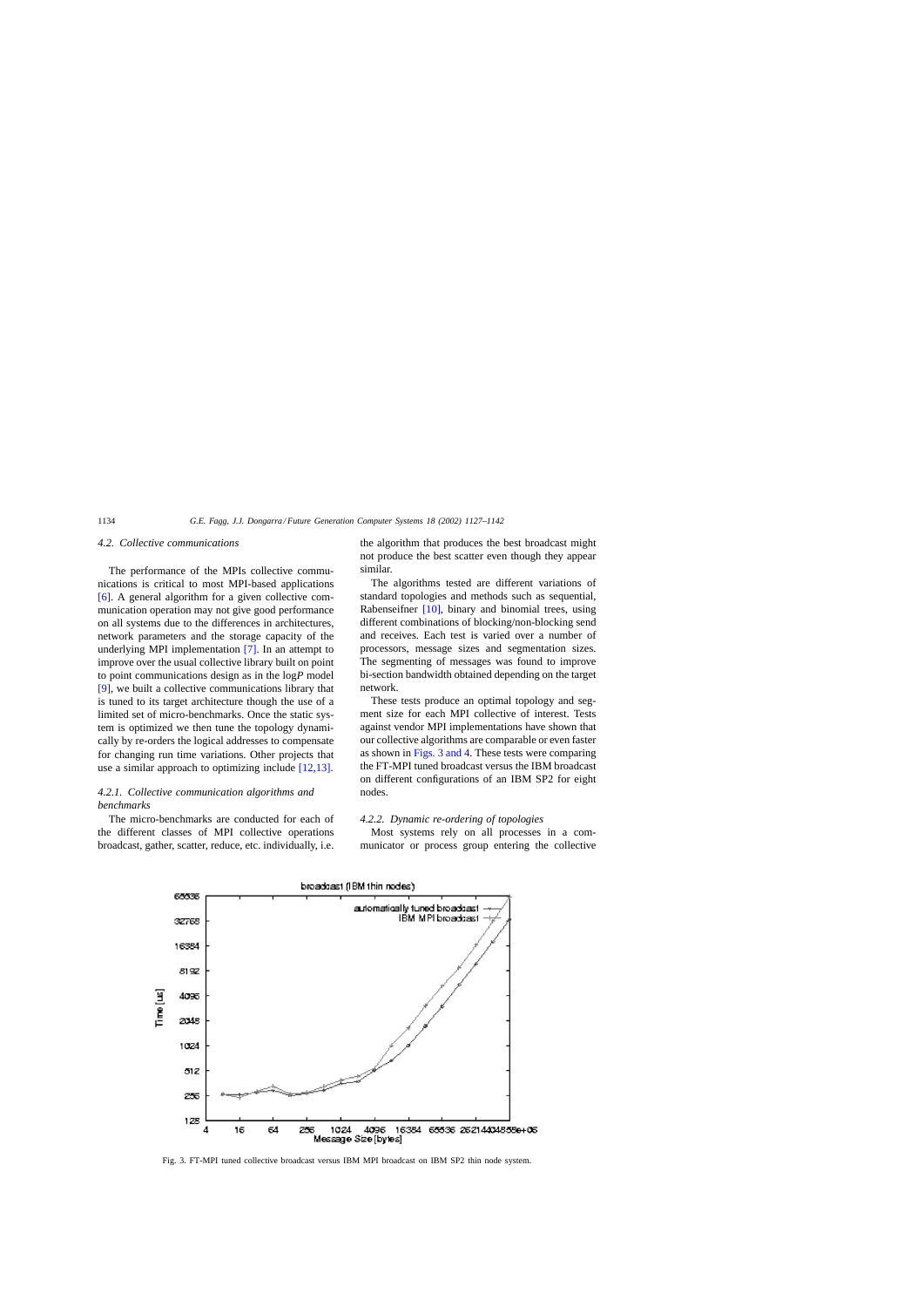

Fig. 4. FT-MPI tuned broadcast versus the IBM MPI broadcast on an SP2 high node system.

communication call synchronously for good performance, i.e. all processes can start the operation without forcing others later in the topology to be delayed. There are some obvious cases where this is not the case:

- (1) The application is executed upon heterogeneous computing platforms where the raw CPU power varies (or load balancing is not optimal).
- (2) The computational cycle time of the application can be non-deterministic as is the case in many of the newer iterative solvers that may converge at different rates continuously.

Even when the application executes in a regular pattern, the physical network characteristics can cause problems with the simple log*P* model, such as when running between dispersed clusters. This problem becomes even more acute when the target systems latency is so low that any buffering, while waiting for slower nodes, drastically changes performance characteristics as is the case with BIP-MPI [\[14\]](#page-14-0) and SCI MPI [\[8\].](#page-14-0)

FT-MPI can be configured to use a re-ordering strategy that changes the non-root ordering of nodes in a tree depending on their availability at the beginning of the collective operation. Fig. 5 shows the process by example of a binomial tree.

In Fig. 5, Case 1 is where all processes within the tree are ready to run immediately and thus performance is optimal. In Case 2, both processes B and C are delayed and initially the root A can only send to D. As B and C become available, they are added to the topology. At this point we have to choose whether



Fig. 5. Re-ordering of a collective topology.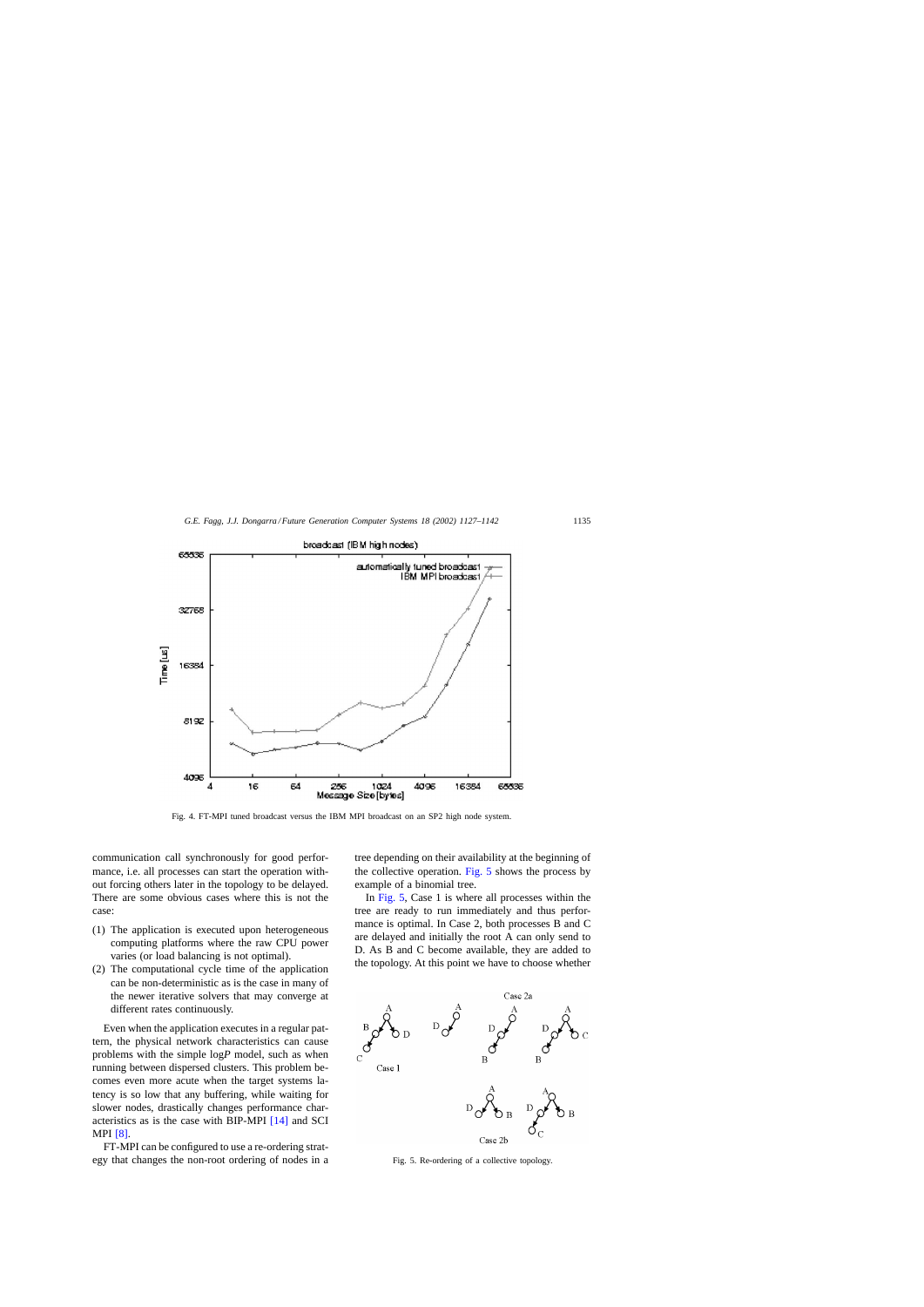<span id="page-9-0"></span>to add the nodes depth first as in Case 2a or breadth first as in Case 2b. Currently, breadth first has given us the best results. Also note that in Case 1, if process B is not ready to receive, it affects not only its own sub-tree, but depending on the message/segment size, it is possible that it would block any other messages that A might send, such as to Ds sub-tree etc. Faster network protocols might not implement non-blocking sends in a manner that could overcome this limitation without affecting the synchronous static optimal case, and thus blocking sends are often used instead.

#### *4.3. Point to point multi-thread communications*

FT-MPIs requirements for communications have forced us to use a multi-threaded communications library. The three most important criteria were:

- High performance networking is not affected by concurrent use of slower networking (Myrinet versus Ethernet).
- Non-blocking calls make progress outside of API calls.
- Busy wait (CPU spinning) is avoided within the runtime library.

To meet these requirements, in general, communication requests are passed to a thread via a shared queue to be completed unless the calling thread can complete the operation immediately. Receives are placed into a pending queue by a separate thread. There is one sending and receiving thread per type of communication media, i.e. a thread for TCP communications, a thread for VIA and a thread for handling GM message events. The collective communications are built upon this point to point library.

# *4.4. Failure detection*

It is important to note that the failure handler shown in [Fig. 1](#page-4-0) gets notification of failures from both the point to point communications libraries as well as the OS support layer. In the case of communication errors, the notify is usually started by the communication library detecting a point to point message not being delivered to a failed party rather than the failed parties OS layer detecting the failure. The handler is responsible for notifying all tasks of errors as they occur by injecting notify messages into the send message queues ahead of user level messages. An additional daemon know as the FTMPI\_NOTIFER can be used to guarantee ordered delivery of failure notification messages and thus aid in complex debugging.

## **5. OS support and the HARNESS G HCORE**

When FT-MPI was first designed the only HARNESS Kernel available was an experiment Java implementation from Emory University [\[5\].](#page-14-0) Tests were conducted to implement required services on this from C in the form of C-Java wrappers that made RMI calls. Although they worked, they were not very efficient and so FT-MPI was instead initially developed using the readily available PVM system [\[23\].](#page-14-0)

As the project has progressed, the primary author developed the General HARNESS Core 'G HCORE', a C-based HARNESS core library that uses the same policies as the Java version. This core allowed for services to be built that FT-MPI required as discussed below. Since the G HCORE, a team at ORNL has developed another C-based HCORE based on the concept of message handlers [\[24\].](#page-14-0) It is expected that the FT-MPI service plug-ins described below will ported to this new HCORE during early 2002.

#### *5.1. G HCORE design and performance*

The core is built as a daemon wrote in C code that provides a number of very simple services that can be dynamically added to [\[1\].](#page-13-0) The simplest service is the ability to load additional code in the form of a dynamic library (shared object) and make this available to either a remote process or directly to the core itself. Once the code is loaded it can be invoked using a number of different techniques such as:

- *Direct invocation*. The core calls the code as a function, or a program uses the core as a runtime library to load the function, which it then calls directly itself.
- *Indirect invocation*. The core loads the function and then handles requests to the function on behalf of the calling program, or, it sets the function up as a separate service and advertises how to access the function.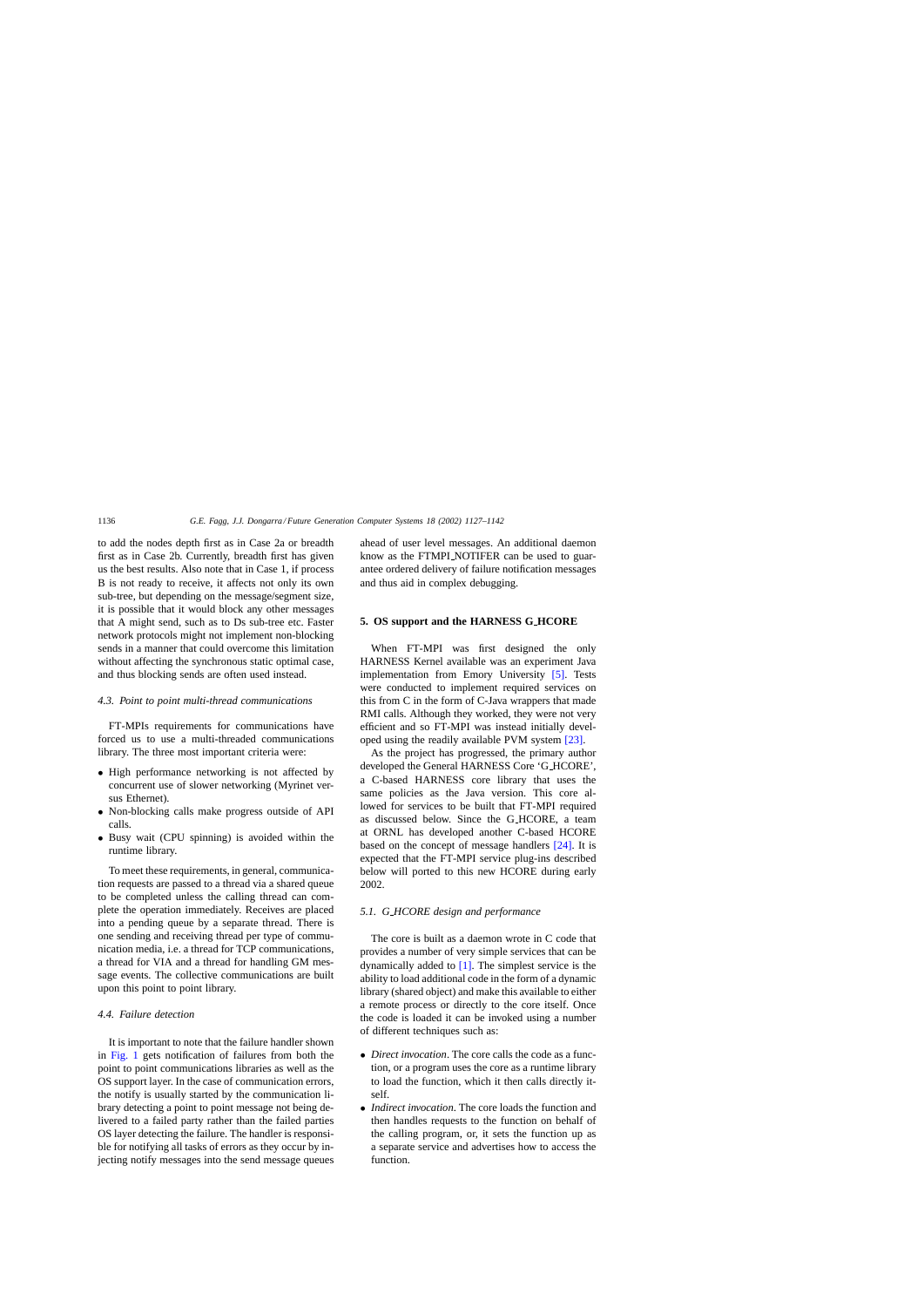|                | Local<br>(direct invocation) | Local (via TCP/<br>sockets to core) | Local<br>(new thread) | Remote<br>(RMI) | Remote<br>TCP) | Remote<br>(UDP)                 |
|----------------|------------------------------|-------------------------------------|-----------------------|-----------------|----------------|---------------------------------|
| Emory Java DVM | $\overline{\phantom{0}}$     | 10.4                                | 0.172                 | l.406           | 8.6            | $\hspace{0.1mm}-\hspace{0.1mm}$ |
| <b>G_HCORE</b> | 0.0021                       | 0.58                                | 0.189                 |                 | 1.17           | 0.32                            |

Table 2 Performance of various invocation methods in milliseconds

The indirect invocation method allows a range of options such as:

- The H\_GCOREs main thread calls the function directly.
- The H\_GCORE hands the function call over to a separate thread per invocation.
- H GCORE forks a new process to handle the request (once per invocation).
- H GCORE forks a new handler that only handles that type of request (multi-invocation service).

Remote invocation services only provide very simple marshalling of argument lists. The simplest call format passes the socket of the request caller to the plug-in function which is then responsible for marshalling its own input and output much like skeleton functions under SUN RPC. Currently, the indirect remote invocation services are callable via both the UDP and TCP protocols. Table 2 contains performance details of the G HCORE compared to the Java-based Emory DVM system tested on a Linux cluster over 100 MB Second fast Ethernet.

From Table 2 we can see that socket invocation under Java performs poorly, although RMI is comparable to C socket code for remote invocation. The fastest remote invocation method is via UDP on the G HCORE at just over  $300 \mu s$  per end to end invocation.

#### *5.2. G HCORE plug-in management and invocation*

The plug-ins used by the G HCORE can either be located locally via a mounted file system or downloaded via HTTP from a web repository. This loading scheme is very similar to that used by JAVA. The search actions are as follows:

• The local file system is checked first in a directory constructed from the plug-in name, i.e. package FT MPI, might have a component TCP COMS. Thus the G HCORE would first

look in <HARNESS ROOT>/lib/FT MPI for a TCP\_COMS shared object.

- If the plug-in was not in its correct location a search of the temporary cache directory would occur, i.e. <HARNESS ROOT>/cache/lib/FT MPI. If the plug-in was found its time to live index would be checked to see if it was still current.
- If the plug-in was not local, then the internal system "get by HTTP" routine would be used. This currently functions with either a pure download, as in just a shared object stored in native format on a remote web server, or with a complex download that contains a PGP signed MIME encoded plug-in. This later method allows for signed plug-ins that are protected against external tampering once they are published.

The locations and calling parameters of the plug-ins available are stored within a distributed replicated database (DRD). This information is pushed to the database when plug-ins are 'published' at the individual web servers. The use of standard web servers for plug-in distribution was chosen to aid in individual site deployment of HARNESS, as existing servers can be used without modification.

The API to mange and invoke plugs-ins know as the Hlib is based on five classes of operation:

- Locating and loading of a package (set of functions/components) into either local memory or the memories of a group of HCORES.
- Accessing a calling method, which involves obtaining a handle to the required functions.
- Status and enquiry calls. An example enquiry function is to ask if a plug-in component of name X has been loaded into a HARNESS virtual machine Y.
- Invoking a method. This could be done either directly as a pointer reference to a function call, or via the Hcore library. Calling via the library allows for synchronous, asynchronous and parallel execution on multiple Hcores.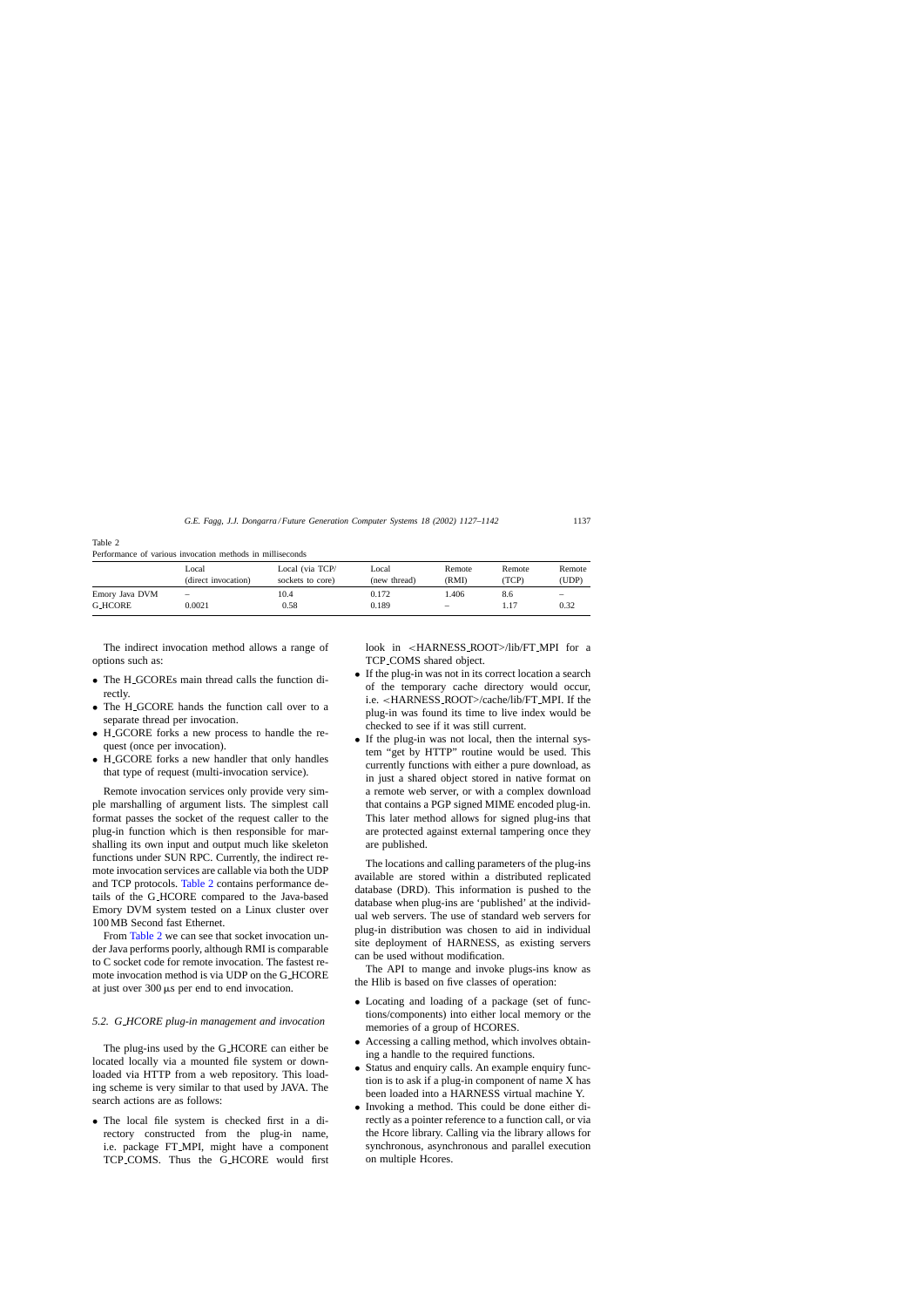1138 *G.E. Fagg, J.J. Dongarra / Future Generation Computer Systems 18 (2002) 1127–1142*

• Data marshalling routines to handle the transfer of data to and from remote methods. Current implementation supports three types of data encoding such none (when a call returns a socket for passing of arguments), user controlled pack/unpack (like PVM messages), automatic (like VARARGS/ RPC).

The following code example demonstrates how a plug-in is loaded and invoked. In this example it is important to note that the load package ( ) call needs a target virtual machine, and after it has located and loaded the package it runs any init routines provided by the package. These routines can include Hlib query routines that check if other required routines are loaded and if not load them as required forming a simple load dependency tree. The load routine also needs to know that it is loading only a single instance on a single host. The get function reference routine also states that it wants just a single reference, and in this example the first routine was found. The call function invokes the method and expects to receive its output via the socket descriptor returned (Scheme 3).

# *5.3. G HCORE services for FT-MPI*

Current services required by FT-MPI break down into six categories:

- *Spawn and notify service*. This plug-in allows remote processes to be initiated and then monitored. The service notifies other interested processes when a failure or exit of the invoked process occurs.
- *Event distribution*. This is a centralized service that can distribute serialized events between Hcores and other interested individual processes. This is used by FT-MPI to simplify failure notification so that changes to notify lists (which match MPI communicator membership) only has to be stored in a few locations rather than at every notification service daemon.
- *Naming services*. These allocate unique identifiers in a distributed environment.
- *DRD*. This service allows for system state and additional MetaData to be distributed, with replication specified at the record level. This plug-in has a secondary benefit as it can be used by the Emory DVMs PVM plug-in to implement the PVM 3.4 Mailbox features directly.
- *Specialized communication library access and initialization*. For example, TCP is built into the FT-MPI library, but shared memory and myrinet access is not. These are built as separate objects that are loaded only if needed.

FT-MPI uses the Hcore loading of plug-ins at two separate levels. The first is at the Hcore daemon level and are accessed via remote invocation. The spawn and notify services are such an example. Each Hcore that is expected to run an FT-MPI job would load this service via a request from the Hlib. For example, the FT-MPIRUN utility queries the Hcore for all instances of the spawn and notify services when deciding where to run an FT-MPI application, before it sends requests to the spawn services to start execution. The naming services, e.g. would also execute under a Hcore daemon, but in this case the service would enforce that only one instance is loaded and executes.

The second level of plug-in are the specialized communications plug-ins. These plug-ins are loaded directly into the FT-MPI applications memory space so that they can be accessed directly by the FT-MPI runtime library. Without this direct access, all MPI message data using these devices would have to pass through the g hcore daemons incurring serious performance penalties. Run time swapping of these plug-ins requires the use of message queue flush and hold protocols to prevent message loss. The same protocols are used for some of the FT-MPI communicator rebuild operations. [Fig. 6](#page-12-0) gives the overall scheme for data and control message flow within an FT-MPI application.

```
rc = load package(myVM, HLIB SINGLE, "package",
                                                   "component",
&package, &ncalls);
rc = get function ( "function long name", package, HLIB FIRST, &f info);
rc = call_function (finfo.caIl_id, & s, NULL);
```
Scheme 3. Loading a package dynamically onto a HARNESS VM via the Hlib API.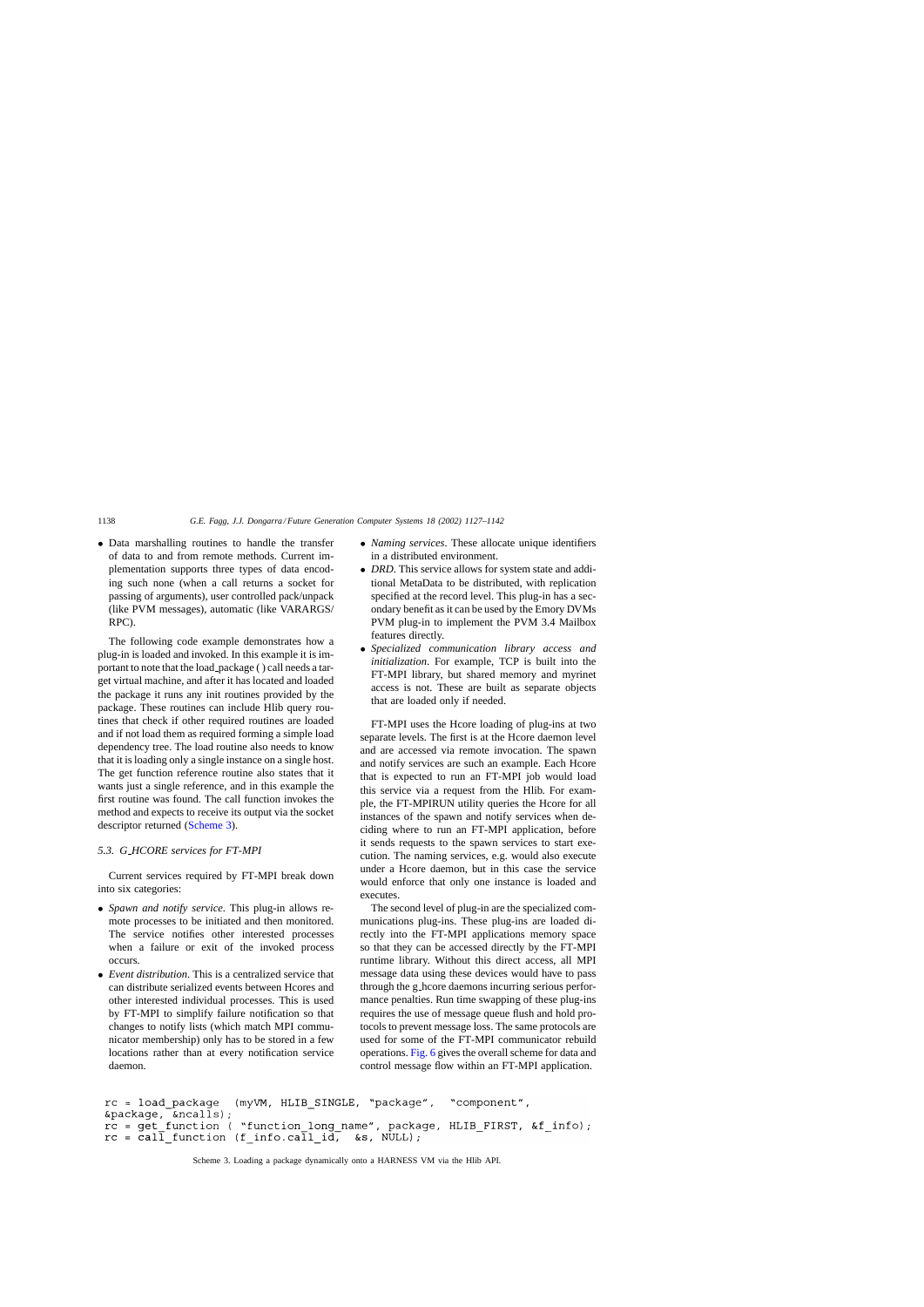<span id="page-12-0"></span>

Fig. 6. Overview of FT-MPI application use of HARNESS services and runtime library.



Fig. 7. COMINFO display for a healthy three process MPI application. The colors of the inner boxes indicate the state of the processes and the outer box indicates the communicator state.

|             |                                                       |        | HARNESS FT_MPI Virtual Machine Communicator Infomation |
|-------------|-------------------------------------------------------|--------|--------------------------------------------------------|
|             | communicator: MPI_COMM_WORLD num procs: 2 MPI size: 3 |        |                                                        |
| Rank ID     | 0                                                     | 2      |                                                        |
| Proc Status |                                                       |        |                                                        |
| Proc id     | 0x8001                                                | 0x8003 |                                                        |
|             |                                                       |        |                                                        |

Fig. 8. COMINFO display for an application with an exited process. Note that the number of nodes and size of communicator do not match.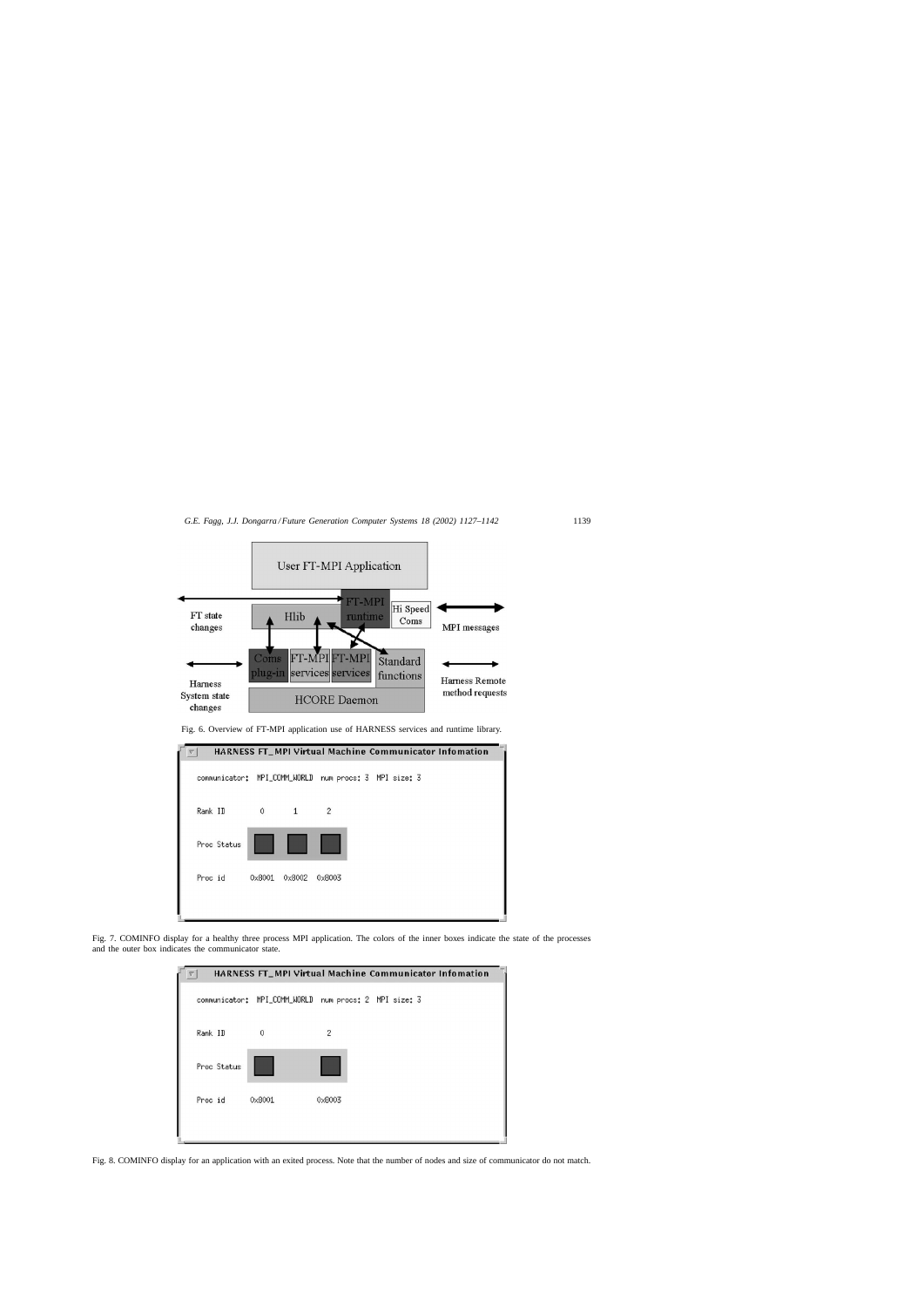<span id="page-13-0"></span>

Fig. 9. COMINFO display for the above application after a communicator rebuild using the SHRINK option. Note the communicator status box has changed back to a blue (dark) color.

#### **6. FT-MPI tool support**

Current MPI debuggers and visualization tools such as totalview, vampir, upshot, etc. do not have a concept of how to monitor MPI jobs that change their communicators on the fly, nor do they know how to monitor a virtual machine. To assist users in understanding these the author has implemented two monitor tools. HOSTINFO which displays the state of the virtual machine. COMINFO which displays processes and communicators in color-coded fashion so that users know the state of an applications processes and communicators. Both tools are currently built using the X11 libraries but will be rebuilt using the Java SWING system to aid portability. An example displays during a SHRINK communicator rebuild operation is shown in [Figs. 7–9,](#page-12-0) where a process (rank 1) exits and the communicator is reduced in size and extent.

## **7. Conclusions**

FT-MPI is an attempt to provide application programmers with different methods of dealing with failures within MPI application than just check-point and restart. It is hoped that by experimenting with FT-MPI, new applications methodologies and algorithms will be developed to allow for both high performance and the survivability required by both unreliable GRIDs and the next generation of terra-flop and beyond machines. In the case of GRIDs, newly developed applications could be designed to require less storage of state thus removing the requirement that any check-pointed application state has to be maintained on both highly reliable and highly available storage further burdening a potentially unreliable system.

FT-MPI in itself is already proving to be a useful vehicle for experimenting with self-tuning collective communications, distributed control algorithms, various dynamic library download methods and improved sparse data handling subsystems, as well as being the default MPI implementation for the HAR-NESS project.

Future work in the FT-MPI library system will concentrate on developing both further implementations that support both common GRID services as well as more restrictive environments such as dedicated MPPs runtimes and embedded clusters. Application development will be supported by the creation of a number of drop-in library templates or skeletons to simplify the construction of fault tolerant applications.

#### **References**

[1] M. Beck, J.J. Dongarra, G.E. Fagg, G.A. Geist, P. Gray, J. Kohl, M. Migliardi, K. Moore, T. Moore, P. Papadopoulous, S. Scott, V. Sunderam, HARNESS: a next generation distributed virtual machine, J. Future Generation Comput. Syst. 15 (1999) 571–582.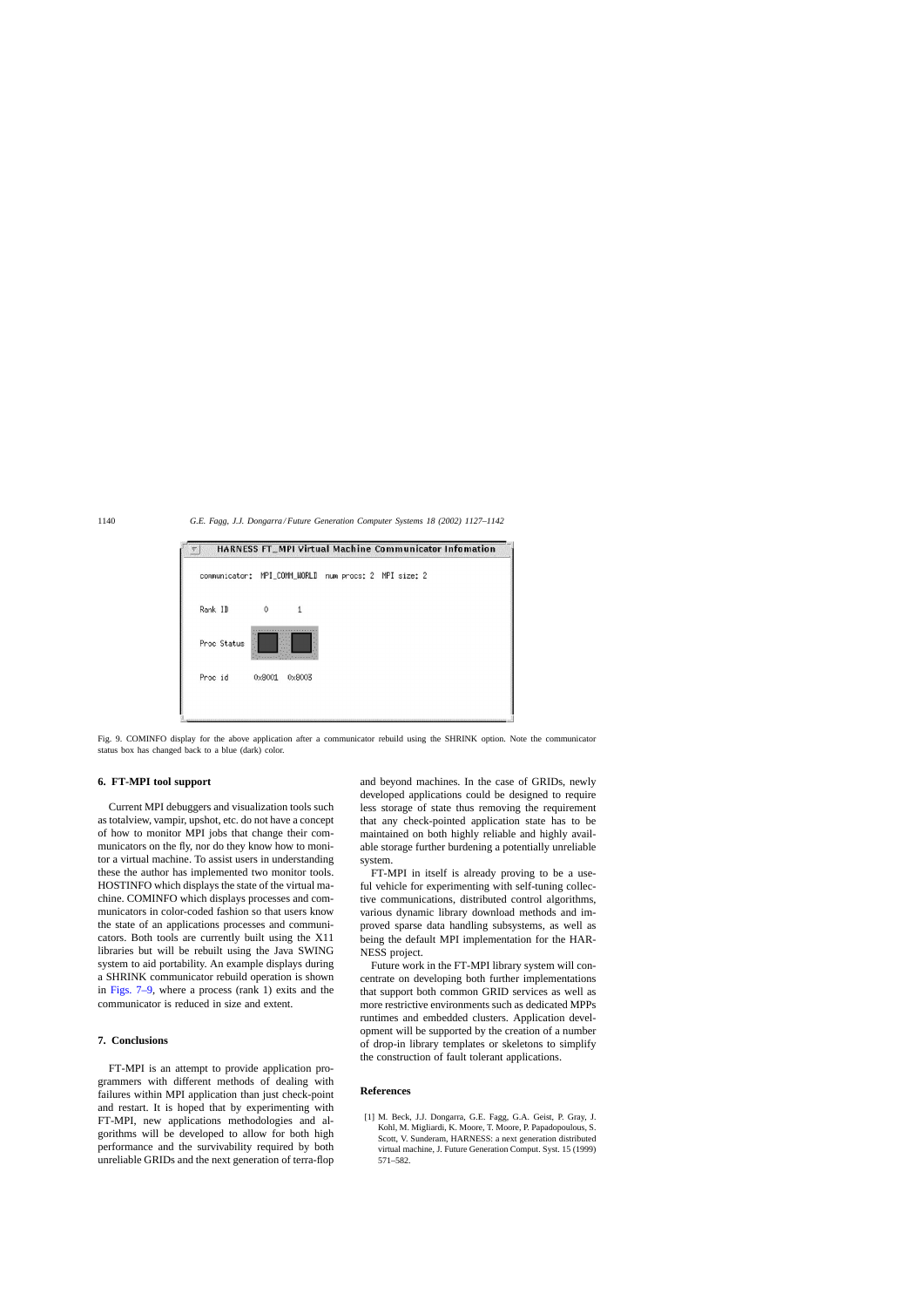- <span id="page-14-0"></span>[2] G. Stellner, CoCheck: Checkpointing and process migration for MPI, in: Proceedings of the International Parallel Processing Symposium, Honolulu, April 1996, pp. 526–531.
- [3] A. Agbaria, R. Friedman, Starfish: Fault-tolerant dynamic MPI programs on clusters of workstations, in: Proceedings of the Eighth IEEE International Symposium on High Performance Distributed Computing, 1999.
- [4] G.E. Fagg, K. Moore, J.J. Dongarra, Scalable networked information processing environment (SNIPE), J. Future Generation Comput. Syst. 15 (1999) 595–605.
- [5] M. Migliardi, V. Sunderam, PVM emulation in the HARNESS MetaComputing system: a plug-in based approach, Lecture Notes in Computer Science, Vol. 1697, September 1999, pp. 117–124.
- [6] P.H. Worley, I.T. Foster, B. Toonen, Algorithm comparison and benchmarking using a parallel spectral transform shallow water model, in: G.-R. Hoffmann, N. Kreitz (Eds.), Proceedings of the Sixth Workshop on Parallel Processing in Meteorology, World Scientific, Singapore, 1995, pp. 277–289.
- [7] T. Kielmann, H.E. Bal, S. Gorlatch, Bandwidth-efficient collective communication for clustered wide area systems, in: Proceedings of the IPDPS 2000, Cancun, Mexico, May 1–5, 2000.
- [8] L.P. Huse, Collective communication on dedicated clusters of workstations, in: Proceedings of the Sixth European PVM/MPI Users' Group Meeting, Lecture Notes in Computer Science, Vol. 1697, Springer, Bareclona, September 1999, pp. 469–476.
- [9] D. Culler, R. Karp, D. Patterson, A. Sahay, K.E. Schauser, E. Santos, R. Subramonian, T. von Eicken, LogP: towards a realistic model of parallel computation, in: Proceedings of the Symposium on Principles and Practice of Parallel Programming (PpoPP), San Diego, CA, May 1993, pp. 1–12.
- [10] R. Rabenseifner, A new optimized MPI reduce algorithm, 1997. [http://www.hlrs.de/structure/support/parallel](http://www.hlrs.de/structure/support/parallel_computing/models/mpi/myreduce.html) [computing/models/mpi/myreduce.html.](http://www.hlrs.de/structure/support/parallel_computing/models/mpi/myreduce.html)
- [11] M. Snir, S. Otto, S. Huss-Lederman, D. Walker, J. Dongarra, MPI: The Complete Reference, Vol. 1, The MPI Core, second ed., 1998.
- [12] M. Frigo, FFTW: an adaptive software architecture for the FFT, in: Proceedings of the ICASSP Conference, Vol. 3, 1998, p. 1381.
- [13] R.C. Whaley, J. Dongarra, Automatically tuned linear algebra software, SC98: high performance networking and computing, 1998. http://www.cs.utk.edu/∼[rwhaley/ATL/INDEX.HTM](http://www.cs.utk.edu/{protect $
elax ~$}rwhaley/ATL/INDEX.HTM).
- [14] L. Prylli, B. Tourancheau, BIP: a new protocol designed for high performance networking on myrinet, in: Proceedings of the PC-NOW workshop, IPPS/SPDP 1998, Orlando, USA, 1998.
- [15] S. Louca, N. Neophytou, A. Lachanas, P. Evripidou, MPI-FT: a portable fault tolerance scheme for MPI, in: Proceedings of PDPTA'98 International Conference, Las Vegas, Nevada, 1998.
- [16] J.L. Traff, R. Hempel, H. Ritzdort, F. Zimmermann, Flattening on the fly: efficient handling of MPI derived datatypes, in: Proceedings of the Sixth European PVM/MPI Users' Group

Meeting, Lecture Notes in Computer Science, Vol. 1697, Springer, Bareclona, September 1999, pp. 109–116.

- [17] W.D. Gropp, E. Lusk, D. Swider, Improving the performance of MPI derived datatypes, in: Proceedings of the Third MPI Developer's and User's Conference (MPIDC'99), 1999, pp. 25–30.
- [18] G.E. Fagg, K.S. London, J.J. Dongarra, MPI Connect, managing heterogeneous MPI application interoperation and process control, EuroPVM-MPI 98, Lecture Notes in Computer Science, Vol. 1497, Springer, 1998, pp. 93–96.
- [19] E. Gabriel, M. Resch, T. Beisel, R. Keller, Distributed computing in a heterogeneous computing environment, EuroPVM-MPI 98, Lecture Notes in Computer Science, Vol. 1497, Springer, Berlin, 1998, pp. 180–187.
- [20] S. Blackford, J. Choi, A. Cleary, E. D'Azevedo, J. Demmel, I. Dhillon, J. Dongarra, S. Hammarling, G. Henry, A. Petitet, K. Stanley, D. Walker, R. Whaley, Scalapack: a linear algebra library for message-passing computers, in: Proceedings of the 1997 SIAM Conference on Parallel Processing, May 1997.
- [21] J. Choi, J. Dongarra, S. Ostrouchov, A. Petitet, D. Walker, R. Whaley, A proposal for a set of parallel basic linear algebra subprograms, LAPACK Working Note #100, CS-95-292, May 1995.
- [22] W. Gropp, E. Lusk, R. Thakur, Using MPI-2: Advanced Features of the Message Passing Interface, first ed., MIT Press, Cambridge, MA, February 2000.
- [23] Al Geist, A. Beguelin, J. Dongarra, W. Jiang, R. Manchek, V. Sunderam, PVM—parallel virtual machine: a users' guide and tutorial for networked parallel computing, Scientific and Engineering Computation, MIT Press, Cambridge, MA, 1994.
- [24] W.R. Elwasif, D.E. Bernholdt, J.A. Kohl, G.A. Geist, An architecture for a multi-threaded harness kernel, in: Proceedings of the Eighth EuroPVM/MPI Users Group Meeting, LNCS, Vol. 2131, Springer, Berlin, 2001, pp. 126–134.
- [25] F. Berman, A. Chen, K. Cooper, J. Dongarra, I. Foster, D. Gannon, L. Johnsson, K. Kennedy, C. Kesselman, J. Mellow-Crummey, D. Reed, L. Torczon, R. Wolski, The GrADS Project, Int. J. High Perform. Comput. Appl. 15 (4) (2001) 327–344.
- [26] A. Petitet, S. Blackford, J. Dongarra, B. Ellis, G. Fagg, K. Roche, S. Vadhiyar, Numerical libraries and the grid, Int. J. High Perform. Comput. Appl. 15 (4) (2001) 359–374.
- [27] I. Foster, C. Kesselmann, The globus toolkit, in: I. Foster, C. Kesselmann (Eds.), The GRID: Blueprint for a New Computing Infrastructure, Morgan Kaufmann, San Francisco, 1999, pp. 259–278.
- [28] I. Foster, N. Karonis, A grid enabled MPI: message passing in heterogeneous distributed computing systems, in: Proceedings of the SuperComputing'98 (SC98), Orlando, FL.
- [29] J.S. Plank, M. Beck, W.R. Elwasif, T. Moore, M. Swany, R. Wolski, The internet backplane protocol: storage in the network, in: Proceedings of the NetStore99: The Network Storage Symposium, Seattle, WA, 1999.
- [30] I. Foster, C. Kesselmann, The GRID: Blueprint for a New Computing Infrastructure, Morgan Kaufmann, San Francisco, 1999.